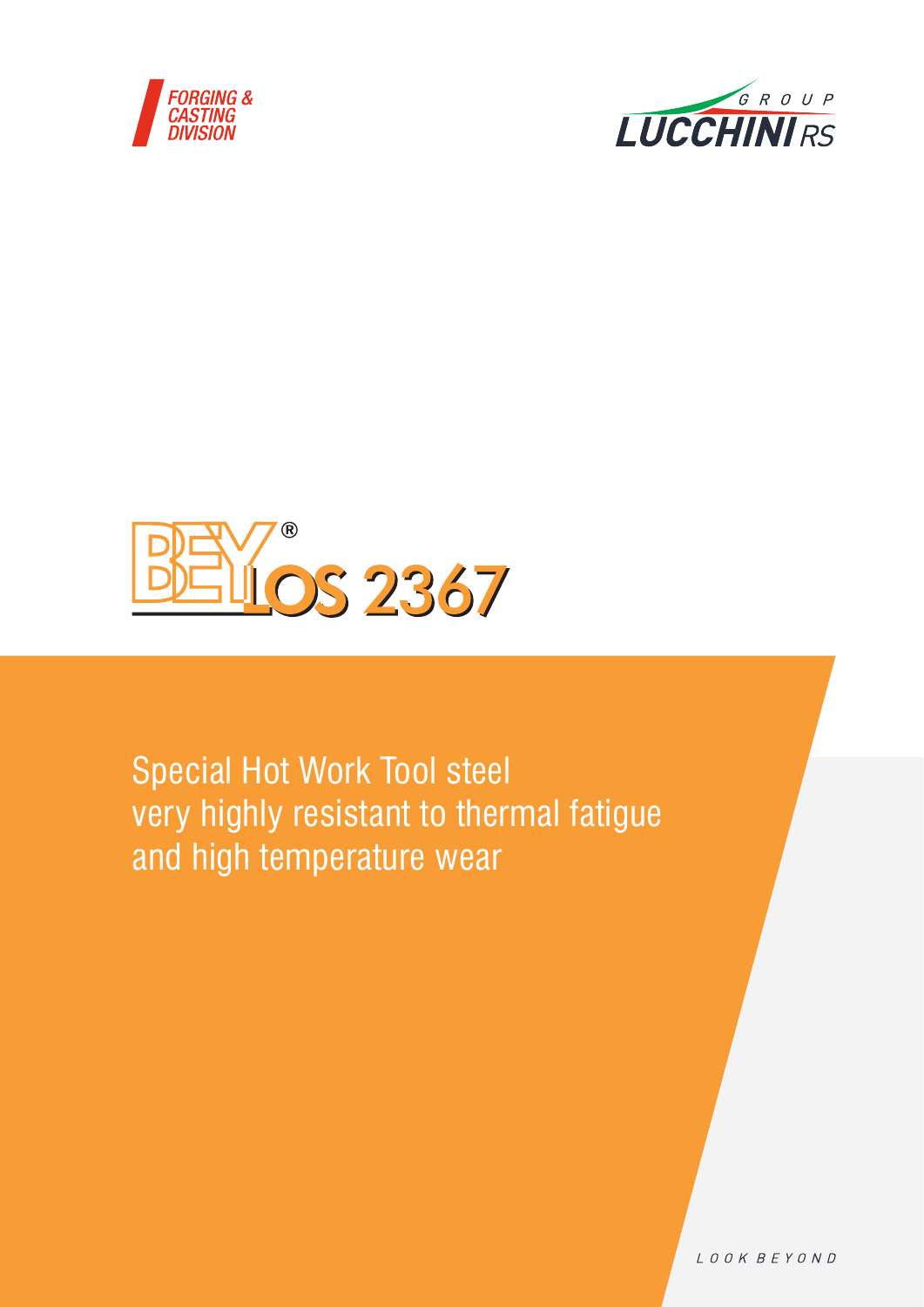





## General characteristics

BeyLos® 2367 is a special high alloyed Chromium-Molybdenum-Vanadium Hot Work Tool steel designed for the manufacture of dies, moulds, punches and other tools subjected to high working temperatures that need very highly resistant to thermal fatigue and high temperature wear.

The best features of this special Hot Work Tool steel grade are:

- high resistance to thermal shock and to heat cracking;
- excellent mechanical characteristics in hot condition;
- excellent toughness in hot condition;
- resistance to temper;
- excellent machinability.

BeyLos® 2367 is obtained through a special 'super clean' manufacturin process and it is normally supplied in sections up to 500 mm in thickness, in the annealed condition with hardness values lower than 220 HB, thereby guaranteeing a good machinability.

If subjected to suitable hardening, followed by at least two suitable tempers, BeyLos® 2367 can reach a hardness of 52 HRc without strongly affecting the toughness.

In order to improve further the mechanical characteristics of the surface, BeyLos® 2367 can be coated with PVD or PA/ CVD methods. Alternatively it can be subjected to nitriding; this allows a hardness value of of the nitrided layer up to about 900-1000 HV.

The high micro-purity and structural homogeneity levels give this grade good suitability to polishing and photo-engraving.

If required, it is possible to carry out welding operations with TIG or MMA methods on dies made of BeyLos® 2367.

Constant development in hot processing technologies suggests the use of BeyLos® 2367, thanks to its high resistance to thermal fatigue and high temperature wear.

BeyLos® 2367 represents also one of the most important tough options, for highly resistant plastic moulds that need very high pressure strength, excellent resistance to abrasion, also in combination with different surface coatings, and improved toughness in the mean time.

The increasing in the use of synthetic and abrasive materials has led manufacturers to use BeyLos® 2367 also when suitability for polishing and graining, combined with abrasion and compression resistance, are required.

BeyLos® 2367 is 100% ultrasonically inspected, according to the most demanding of NDT standards.

It is difficult to predict the improvement that a innovative material will provide over the traditional one: it's only the feedback from service and the cooperation with customers that can validate the longer mould life of the proposed materials.

BeyLos® 2367 is demonstrating impressive resistance to thermal fatigue in many applications and a significantly longer mould life than conventional Hot Work Tool steel grades.

Continuous improvement of materials technology is managed in safety and in accordance with eco-consistency and sustainability criteria, because Lucchini RS believes that Safety and Environment are the main priorities in all the phases of the manufacturing process.

BeyLos® 2367 is also designed with the aim to guarantee the minimum use of virgin materials, moving toward the use of scrap categories difficult to be recycled, that can became food for the steel making production of BeyLos® 2367 grade.

**2** BeyLos® 2367 / Rev.00 / 05.2019

LOOK BEYOND

The content of this brochure is intended for information only and cannot be considered as binding in connection with the supply of material. All information, except for the cases of law, are strictly confidential and can only be disclosed with permission of Lucchini RS S.p.A.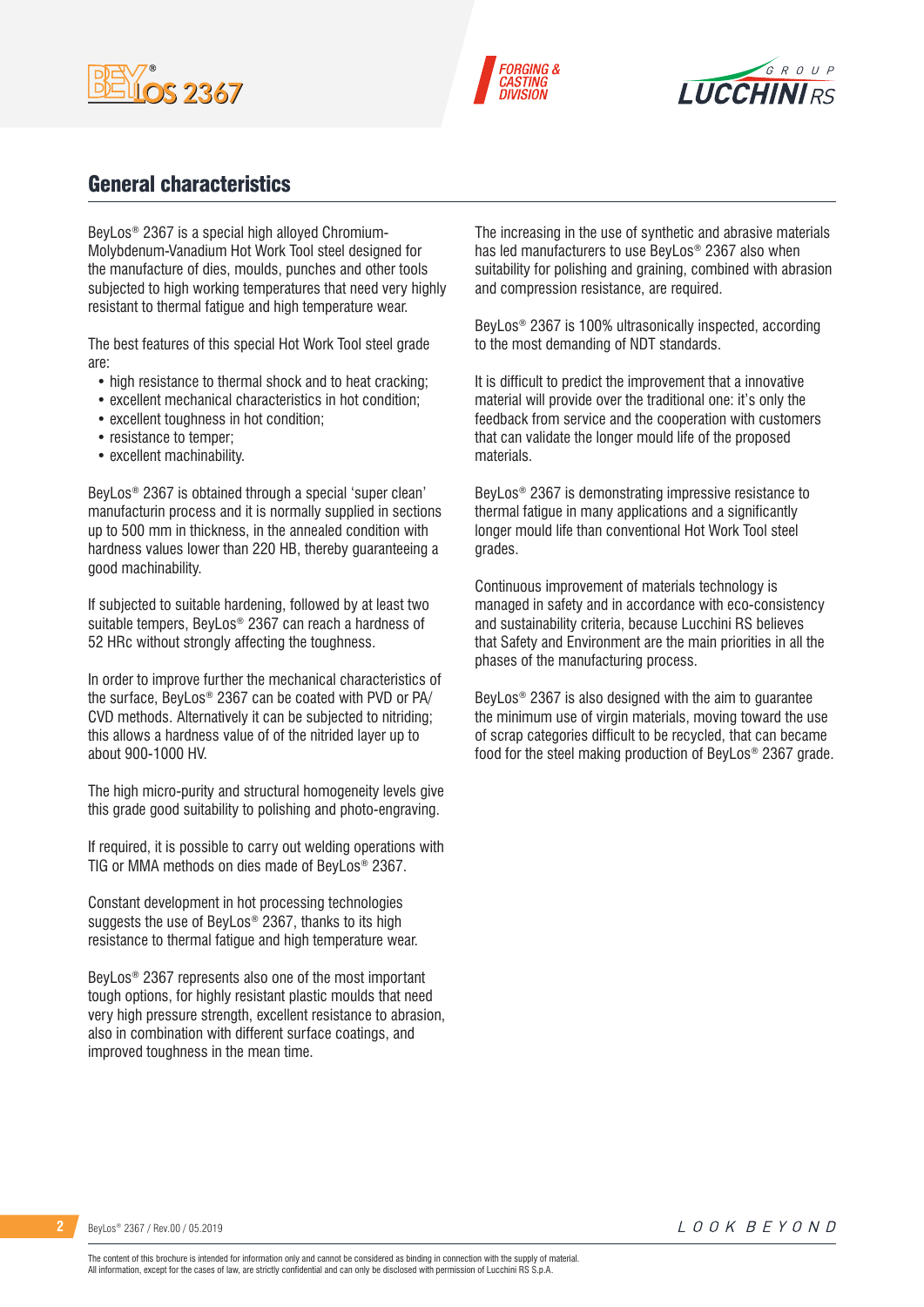





## Chemical analysis

|                                             | Range | $C[\%]$ | <b>Si</b> [%] | $Mn$ [%] | Cr [%] | Mo [%] | V[%] |
|---------------------------------------------|-------|---------|---------------|----------|--------|--------|------|
| <b>BEY's 2367</b><br>Alloying [% in weight] | min   | 0,32    | 0,10          | 0,30     | 4,80   | 2,80   | 0,40 |
|                                             | max   | 0,40    | 0,30          | 0,50     | 5,50   | 3,20   | 0,70 |

Table for comparison of international classification

| W. Nr. | 1.2367      |
|--------|-------------|
| DIN    | X38CrMoV5-3 |

Lucchini RS's tool steels have been researched and formulated in order to optimize the material performances.

The brand name identifies the Lucchini RS product and the number evokes the Werkstoff classification or other means of reflecting the characteristics of use.

## Main applications

BeyLos® 2367 is suitable for the following applications:

- dies for aluminium die-casting;
- dies subjected to low pressure;
- chill moulds for gravity casting;
- containers for die-casting presses;
- dies for aluminium extrusion;
- extrusion press blocks;
- sleeves for extrusion presses;
- injection moulds.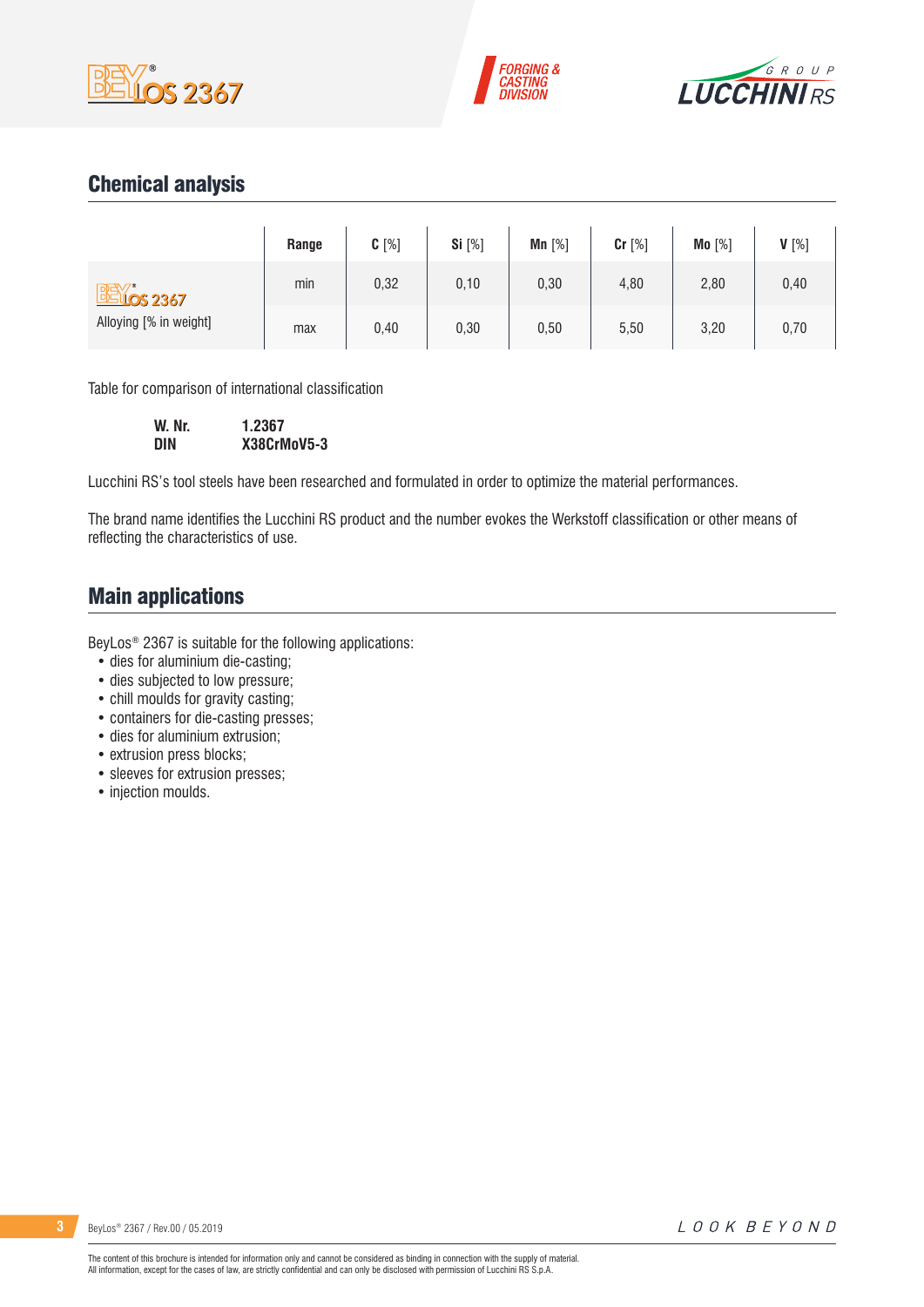





## Physical and mechanical properties

### *Main physical properties*

| OS 2367                                              | $20^{\circ}$ C | $400^{\circ}$ C | $600\degree$ C |
|------------------------------------------------------|----------------|-----------------|----------------|
| Modulus of elasticity [GPa]<br>$(1GPa = 1000 MPa)$   | 210            | 175             | 166            |
| Coefficient of thermal<br>expansion<br>$[10^{-6}/K]$ |                | 12,1            | 12,9           |
| Thermal conductivity<br>[W/mK]                       | 25,8           | 27,2            | 31,4           |

*Main mechanical properties*

| <b>LOS 2367</b>                          | $400^{\circ}$ C | $500^{\circ}$ C | $600^{\circ}$ C |
|------------------------------------------|-----------------|-----------------|-----------------|
| Ultimate tensile strength<br>(UTS) [MPa] | 1.240           | 1.060           | 760             |
| <b>Yield stress</b><br>(YS) [MPa]        | 1.020           | 850             | 520             |

These values are average values obtained on a sample which has been hardened at 1040 °C, quenched and tempered at 680 °C to achieve a hardness of 44 HRc.

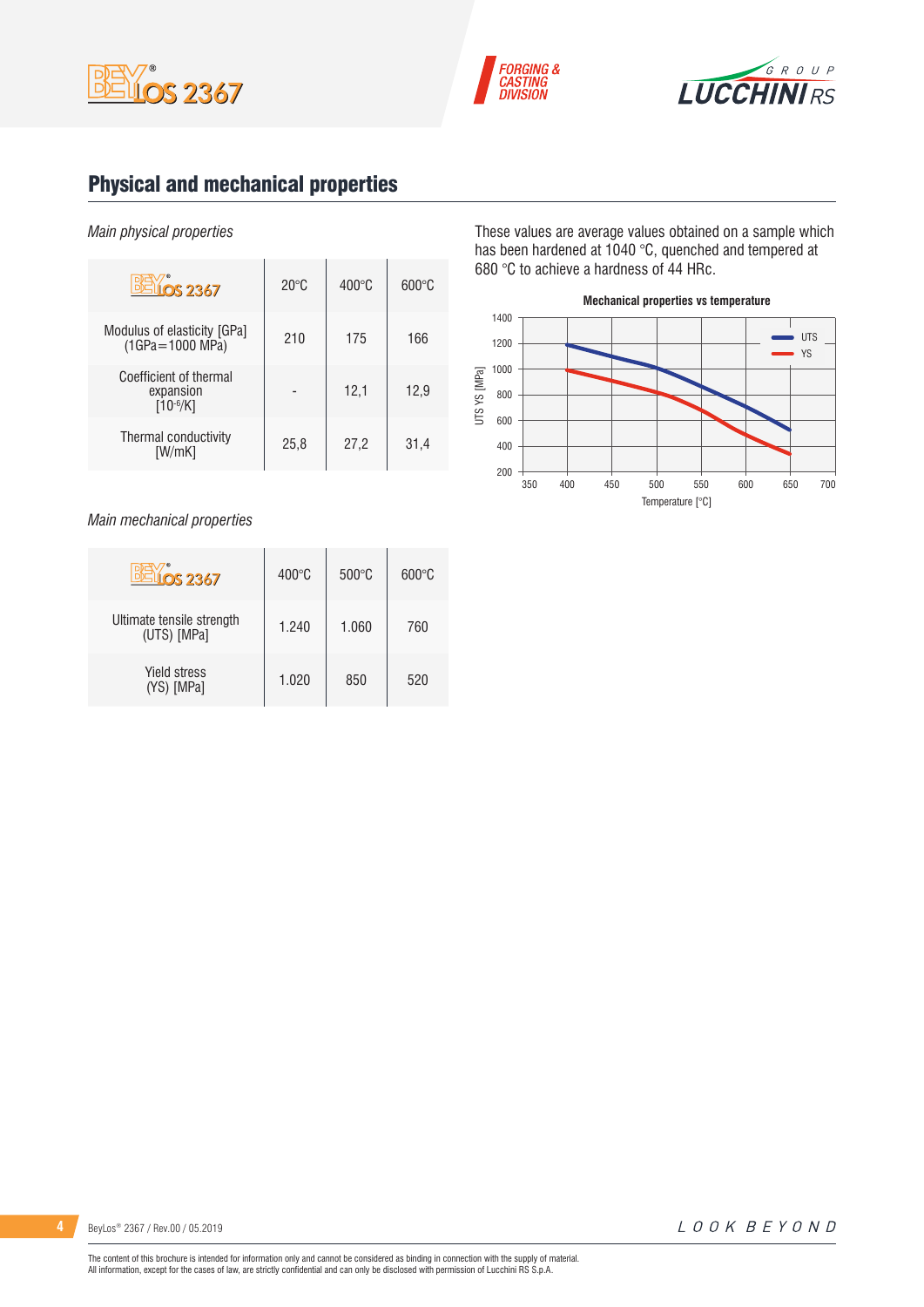





## Heat treatments

BeyLos® 2367 is supplied in the annealed condition. If a different hardness is required or if heat treatment is needed, we suggest applying the following parameters. This information is only indicative and must be adapted depending on the different heat treatment facilities employed and on the thickness of the bar.

| Soft annealing |  |
|----------------|--|
|                |  |

| Suggested temperature | 850 °C                                                                             |
|-----------------------|------------------------------------------------------------------------------------|
| Heating               | Max 50 $\degree$ C/h                                                               |
| Soaking time          | Minimum 120 min from when<br>the temperature settles                               |
| Cooling               | Slow in the furnace at max 25 $\degree$ C/h<br>to 600 °C, then at room temperature |

Soft annealing is recommended if optimum machinability of the material is important. After soft annealing a hardness of around 220 HB is achieved.

### *Stress Relieving*

| Suggested temperature | 650 °C                                                                   |
|-----------------------|--------------------------------------------------------------------------|
| Heating               | Max $100 °C/h$                                                           |
| Soaking time          | Minimum 120 min from when<br>the temperature settles                     |
| Cooling               | Slow in the furnace at max 25 °C/h<br>to 200°C, then at room temperature |

If the suggested temperature is lower than the tempering temperature, the stress relieving temperature will be 50° C lower than the tempering temperature previously applied.

Stress relieving is recommended where it is necessary to eliminate residual stresses induced by mechanical working or by a preceding heat treatment.

| First pre-heating<br>temperature   | 400 °C                                                        |
|------------------------------------|---------------------------------------------------------------|
| Heating                            | Max 150 °C/h                                                  |
| Soaking time                       | 25 min for every 25 mm thickness<br>or when $(Ts-TC) < 90$ °C |
|                                    |                                                               |
| Second pre-heating<br>temperature  | 600 °C                                                        |
| Heating                            | Max 150 °C/h                                                  |
| Soaking time                       | 20 min every 25 mm thickness<br>or when $(Ts-TC) < 90$ °C     |
|                                    |                                                               |
| Third pre-heating<br>temperature   | 800 °C                                                        |
| Heating                            | Max 150 °C/h                                                  |
| Soaking time                       | 20 min every 25 mm thickness<br>or when $(Ts-TC) < 90$ °C     |
|                                    |                                                               |
| Austenitising<br>temperature       | $1.040^{\circ}$ C                                             |
| Heating                            | $>150^{\circ}$ C/h                                            |
| Soaking time                       | $t = (x + 39) / 2$ or 30 min<br>from when $(Ts-Tc) < 15$ °C   |
| Cooling                            | Air, vacuum cooling, salt bath,<br>polymer in H2O             |
| <b>Hardness</b><br>after quenching | $54 \div 55$ HRc                                              |
|                                    |                                                               |

**5** BeyLos® 2367 / Rev.00 / 05.2019

LOOK BEYOND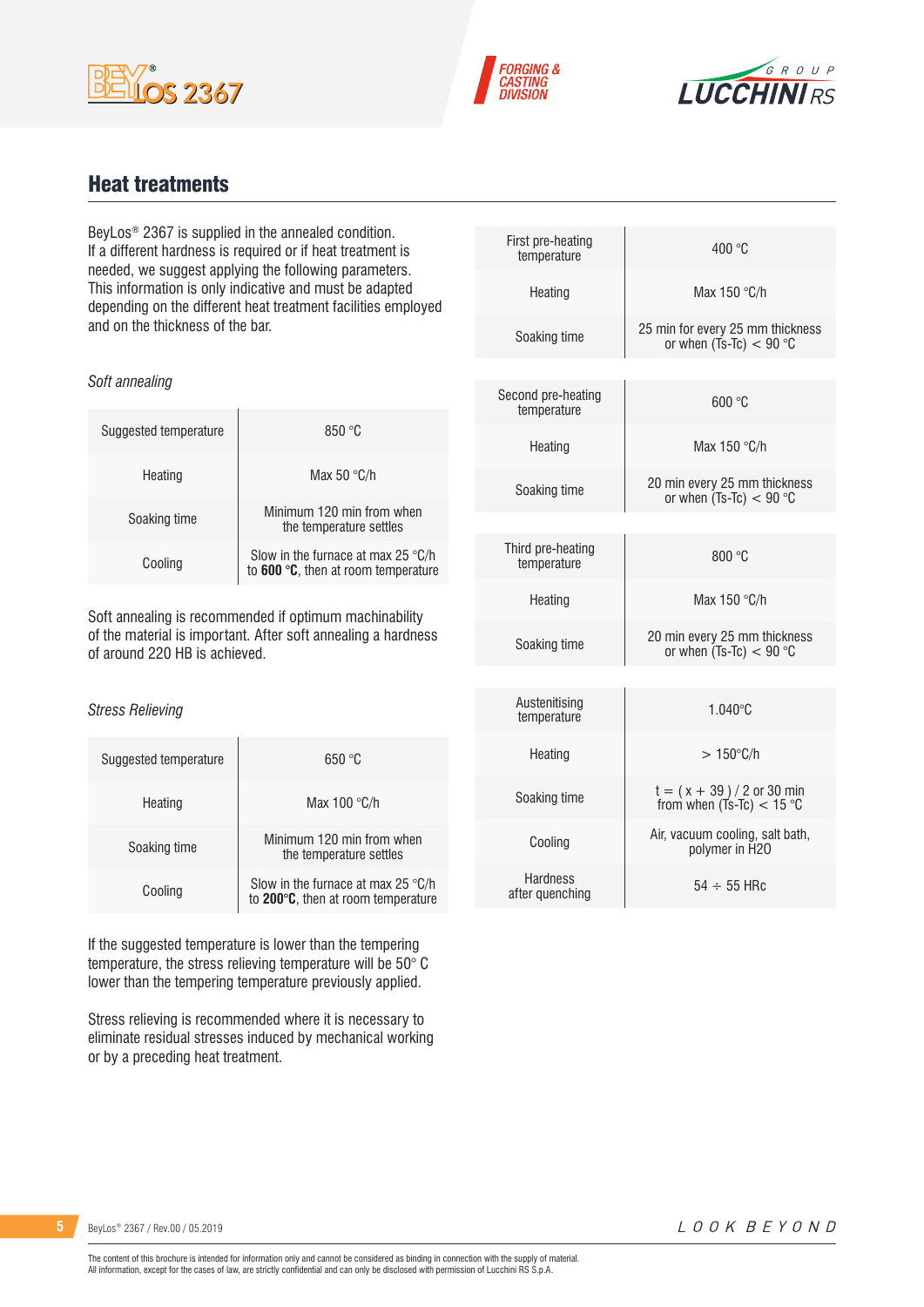





### *Hardening*

Hardening should be carried out after the material has been pre-heated according to the following table.

We suggest to carry out hardening on material supplied in the annealed condition and tempering immediately afterwards.

The aim of the first pre-heat at 400 °C is to eliminate stresses caused by machining. The following pre-heating cycles at 600 °C and 800 °C are necessary to homogenise the temperature of the piece. We recommend a rate of heating of 150 °C/h.

The time of the different stages of pre-heating is calculated on the basis of the thickness of the piece and the temperature, as shown on the table.

Alternatively, the time can be adjusted on the basis of the difference between the internal temperature (Tc) and the Surface temperature (Ts) of the piece, measured by means of two thermocouples.

After the third pre-heat at 800 °C, the austenitising temperature should be reached as quickly as possible and maintained for 30 min from when (Ts-Tc)  $<$  15 °C or on the basis of the following formula:

| $t = (x + 39)/2$         |
|--------------------------|
| $t =$ soaking time [min] |
| $x =$ thickness [mm]     |

#### *Tempering*

It is recommended to set the temperature of the first temper at 580 °C, close to the secondary hardness.

The temperature of the second temper must be set on the basis of the required mechanical properties, and must be higher than the temperature applied for the first temper.

The soaking time for the first and the second temper are calculated by applying the following empirical formula:

> $t' = t'' = 0.8 x + 120$  $t' = t'' =$  soaking time [min]  $x =$  thickness [mm]

A third temper at a temperature of 30-50 °C below the maximum temperature previously applied will function as a stress relieving cycle.

Tempers at a temperature between 400 and 550 °C are not advisable, as they reduce the material toughness. Tempers at a temperature lower than 200 °C should not be carried out.

The soaking time for the third temper are calculated by applying the following empirical formula:

> $t''' = 0.8x + 180$ t''' = soaking time [min]  $x =$  thickness [mm]

| $550 - 580 °C$                                                                                                                         |
|----------------------------------------------------------------------------------------------------------------------------------------|
| $t' = 0.8x + 120$                                                                                                                      |
| Room temperature                                                                                                                       |
|                                                                                                                                        |
| Set on the basis of the required<br>mechanical properties, in any case<br>higher than the temperature applied<br>for the first temper. |
| $t'' = 0.8x + 120$                                                                                                                     |
| Room temperature                                                                                                                       |
|                                                                                                                                        |
| 30-50 $\degree$ C lower than the max<br>temperature previously applied                                                                 |
| $t''' = 0.8x + 180$                                                                                                                    |
| Slow cooling in the furnace up to<br>250 °C, then at room temperature                                                                  |
|                                                                                                                                        |



Tempering curve of a sample which has been austenitised at 1050 °C. The diagram shows values obtained after the second temper.

**6** BeyLos® 2367 / Rev.00 / 05.2019

The content of this brochure is intended for information only and cannot be considered as binding in connection with the supply of material. All information, except for the cases of law, are strictly confidential and can only be disclosed with permission of Lucchini RS S.p.A.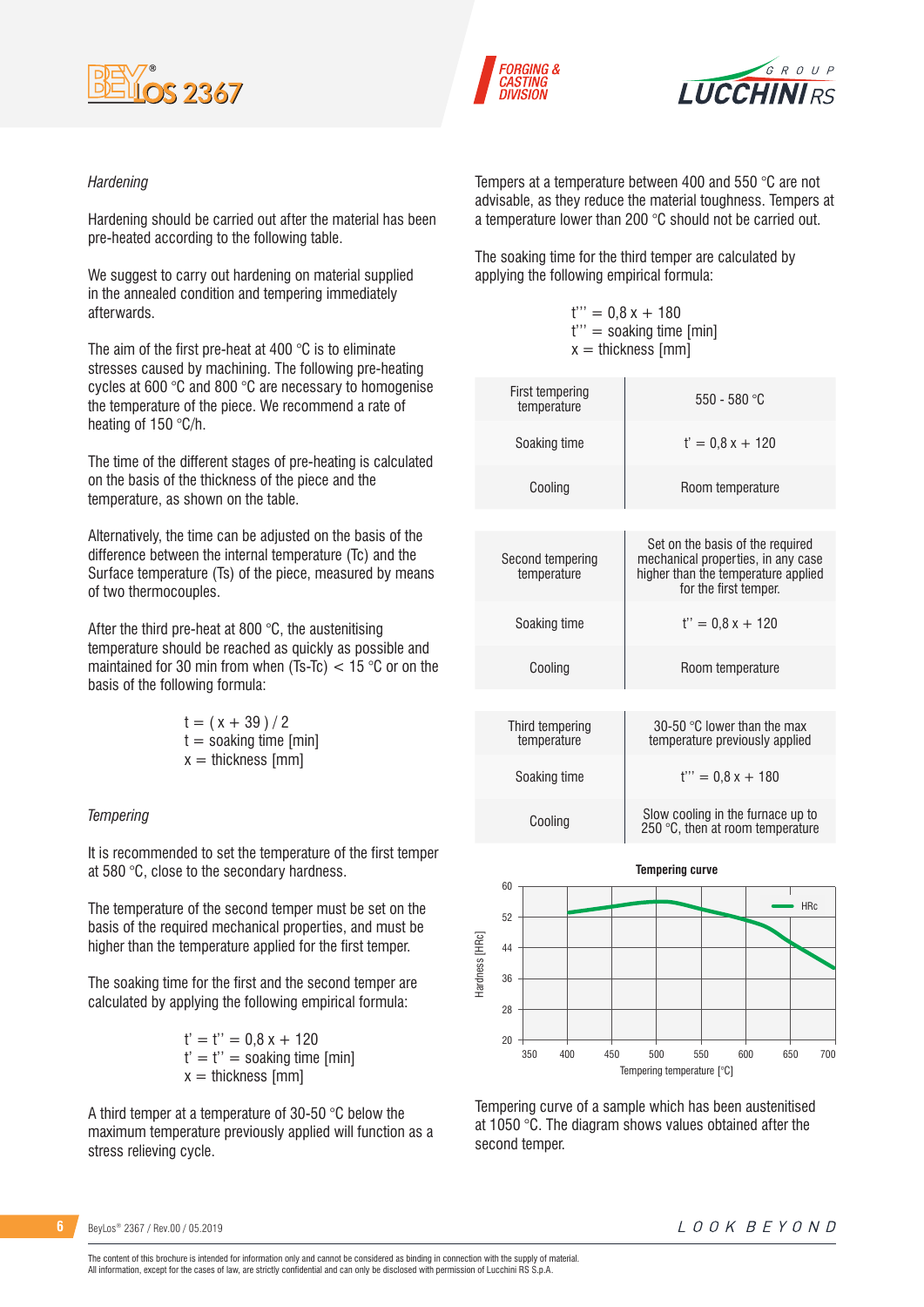





#### *Variation in dimensions during heat treatment*

During the heat treatment of BeyLos® 2367 the phase transformation points are exceeded. Inevitably this causes a variation in the volume of the material. For this reason we recommend leaving enough machining allowance to compensate for the change of dimension due to heat treatment. All the corners should be rounded off.

### *Nitriding*

The purpose of nitriding is to increase the resistance of the material to wear and abrasion. This treatment is very useful for components where high performance is necessary, as it extends the life of the material. We suggest nitriding the component in the hardened and tempered condition. The tempering temperature must be at least 50 °C higher than the nitriding temperature.

Modern nitriding processes allow the original dimensions of the component to be maintained. We recommend heat treating the component in the finish machined condition.

In any case, other properties can be analyzed and studied deeper by Lucchini RS on specific Customer request: please consult Lucchini RS specialists of MET Department.

### CCT Curve

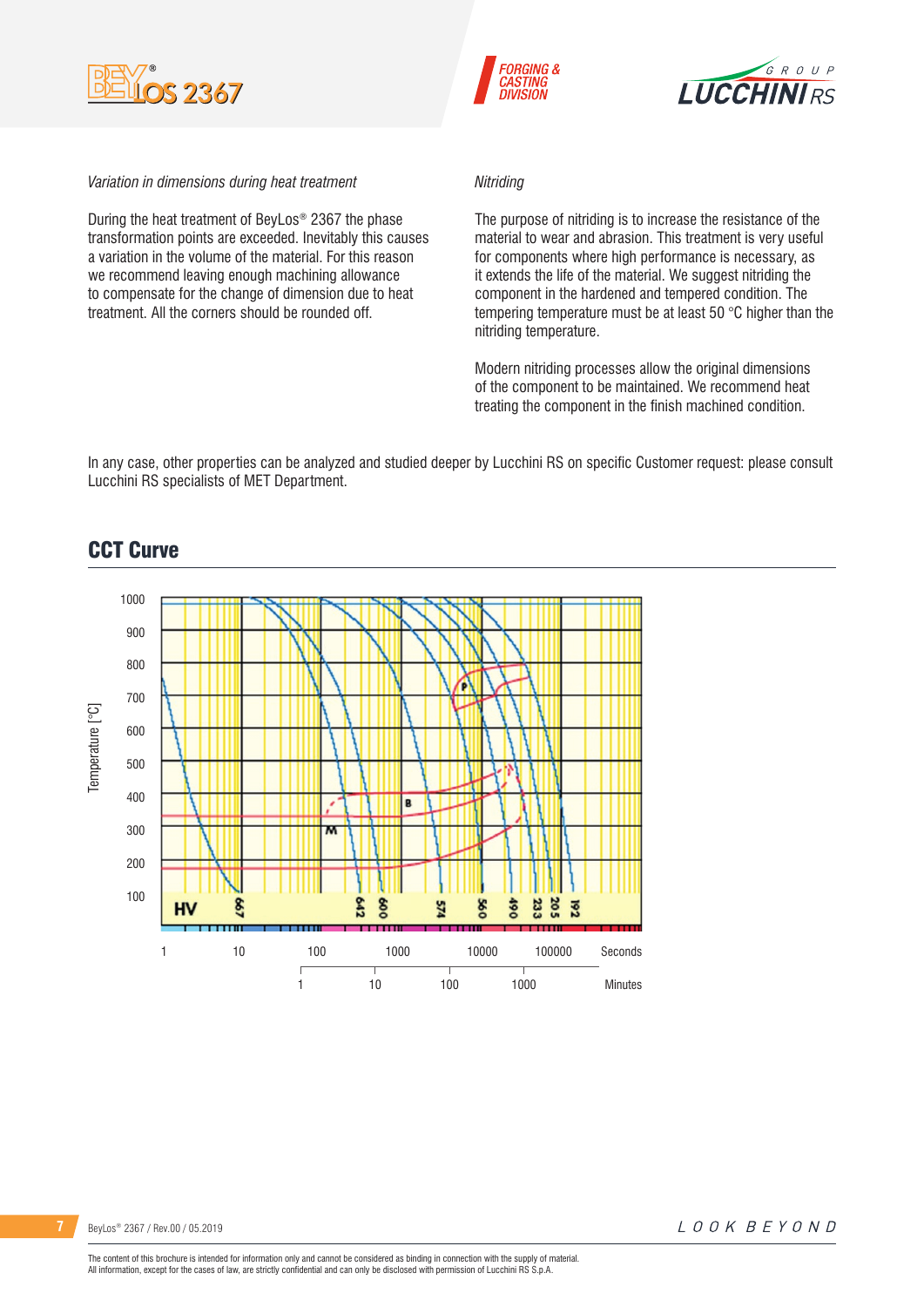





## Annealed microstructure of Beylos® 2367



The annealed microstructure of the as received steel consists essentially of a ferritic matrix with a homogeneous distribution of spheroidized carbides, when examined at 500X, after being polished and etched with 4% Nital.

## Comparison of properties of different hot work tool steels

The following table shows a quick comparison among the most important characteristics of the Hot Work tool Steel grades produced by Lucchini RS.



**8** BeyLos® 2367 / Rev.00 / 05.2019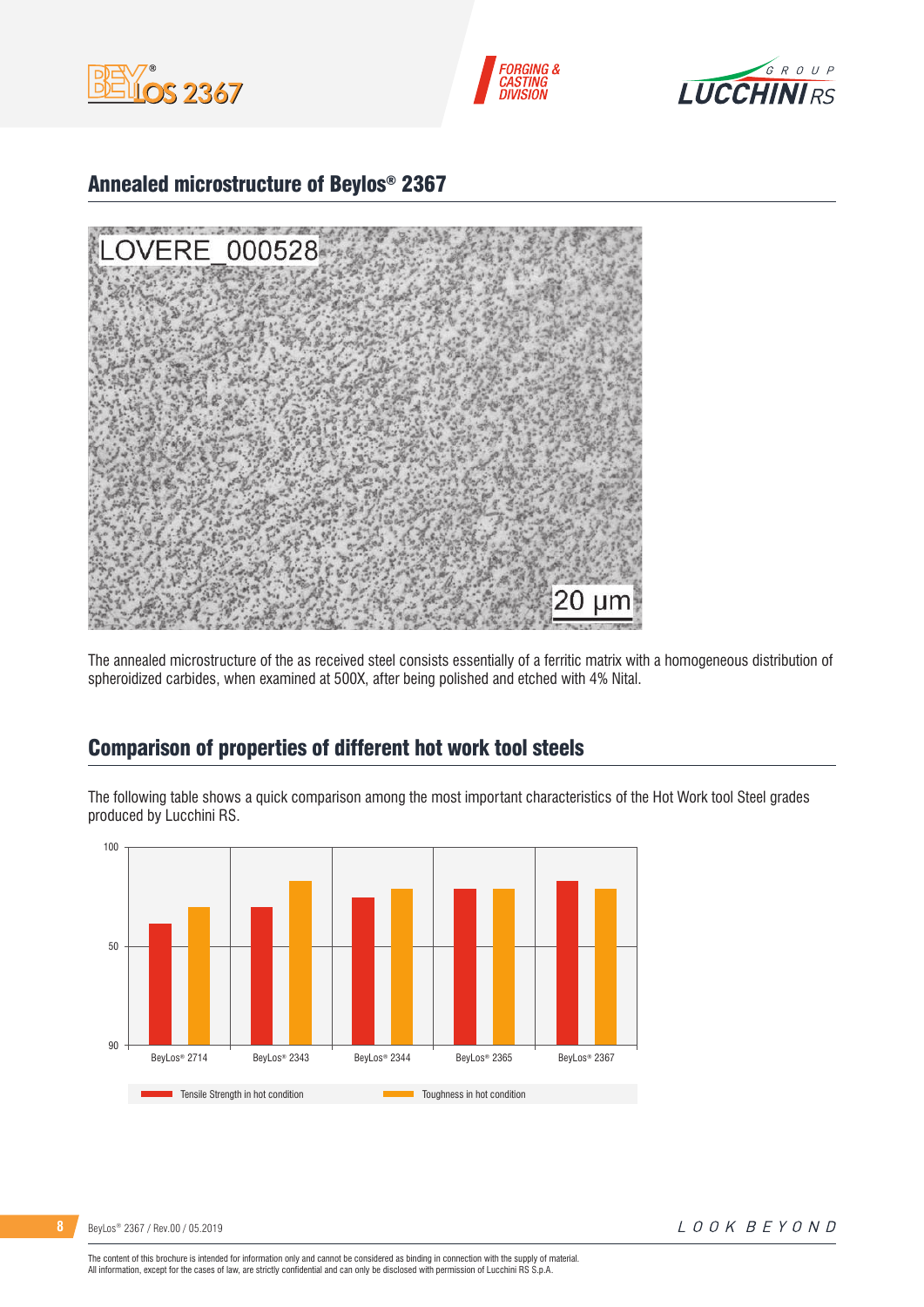





# Quick comparison guide among the different Hot Work Tool Steel Grades

The following table shows a quick comparison among the most important characteristics of the Hot Work tool Steel grades produced by Lucchini RS.

| <b>Lucchini RS Hot Work tool Steel Family</b>    |                         |                         |                         |                |                |                |                |                |                         |                |            |            |                |                         |                |
|--------------------------------------------------|-------------------------|-------------------------|-------------------------|----------------|----------------|----------------|----------------|----------------|-------------------------|----------------|------------|------------|----------------|-------------------------|----------------|
| <b>Annealed Not Corrosion Resistant</b>          |                         |                         |                         |                |                |                |                |                |                         |                |            |            |                |                         |                |
| <b>Special features</b><br>and delivered         | <b>KEYLOS</b>           | <b>BEYLOS</b>           |                         |                |                |                |                |                |                         | <b>ESKYLOS</b> |            |            |                |                         |                |
| conditions                                       | 6959                    | 2329                    | 2711                    | 2714           | 2340           | 2343           | 2344           | 2365M          | 2367                    | 6959           | 2340       | 2343       | 2344           | 2365M                   | 2367           |
| HB in surface<br>In Annealed<br>condition        | < 220                   | $<$ 220                 | < 220                   | $<$ 220        | $<$ 220        | $<$ 220        | $<$ 220        | < 220          | $<$ 220                 | < 220          | < 220      | $<$ 220    | $<$ 220        | < 220                   | $<$ 220        |
| HB in surface<br>Hardened after<br>machining     | 370<br>410              | 370<br>410              | 370<br>410              | 370<br>410     | 400<br>450     | 400<br>450     | 400<br>450     | 400<br>450     | 400<br>450              | 370<br>410     | 400<br>450 | 400<br>450 | 400<br>450     | 400<br>450              | 400<br>450     |
| Maximum<br>thickness [mm]                        | 500                     | 600                     | 500                     | 700            | 500            | 500            | 500            | 500            | 500                     | 500            | 500        | 500        | 500            | 500                     | 500            |
| Hardness and<br><b>Wear Resistance</b>           | 3                       | 3                       | $\overline{\mathbf{3}}$ | 3              | 4              | 4              | 4              | 4              | $\overline{4}$          | 3              | 4          | 4          | 4              | 4                       | 4              |
| Dearee of<br>Through Hardening<br>in the section | 4                       | $\overline{\mathbf{c}}$ | 3                       | 3              | 3              | 3              | 3              | 3              | 3                       | 4              | 3          | 3          | 3              | 3                       | 3              |
| Toughness                                        | $\overline{\mathbf{4}}$ | $\blacksquare$          | $\overline{\mathbf{4}}$ | 4              | 3              | 3              | $\overline{2}$ | 2              | $\boldsymbol{2}$        | 4              | 3          | 3          | $\overline{2}$ | $\overline{\mathbf{c}}$ | $\overline{2}$ |
| Machinability<br>after Annealing                 | 3                       | 3                       | 3                       | 3              | 3              | 3              | 3              | 3              | $\overline{\mathbf{3}}$ | 3              | 3          | 3          | 3              | 3                       | 3              |
| Machinability<br>after Hardening                 | 1                       | $\overline{2}$          | 1                       | 1              | 1              | 1              | 1              | 1              | 1                       | 1              | 1          | 1          | 1              | 1                       | 1              |
| Etch-Grainability                                | $\overline{2}$          | $\overline{\mathbf{c}}$ | $\overline{2}$          | $\overline{2}$ | $\overline{2}$ | $\overline{2}$ | $\overline{2}$ | $\overline{2}$ | $\overline{2}$          | 4              | 4          | 4          | 4              | 4                       | 4              |
| Polishability                                    | $\overline{2}$          | $\overline{2}$          | $\overline{2}$          | $\overline{2}$ | $\overline{2}$ | $\overline{2}$ | $\overline{2}$ | $\overline{2}$ | $\overline{2}$          | 4              | 4          | 3          | 3              | 4                       | 3              |
| Repair<br>by Welding                             | 1                       | 1                       | 1                       | 1              | 1              | 1              | 1              | 1              | $\mathbf{1}$            | 1              | 1          | 1          | 1              | 1                       | 1              |
| Thermal<br>Conductivity                          | $\overline{2}$          | $\overline{2}$          | $\overline{2}$          | $\overline{2}$ | 1              | 1              | 1              | 1              | 1                       | $\overline{2}$ | 1          | 1          | 1              | 1                       | 1              |
| Corrosion<br>Resistance                          | $\bf{0}$                | 0                       | $\bf{0}$                | $\bf{0}$       | $\bf{0}$       | 0              | $\bf{0}$       | 0              | $\bf{0}$                | 0              | 0          | 0          | 0              | $\bf{0}$                | $\pmb{0}$      |

**4 Excellent 3 Very Good 2 Good 1 Normal 0 Unsuitable**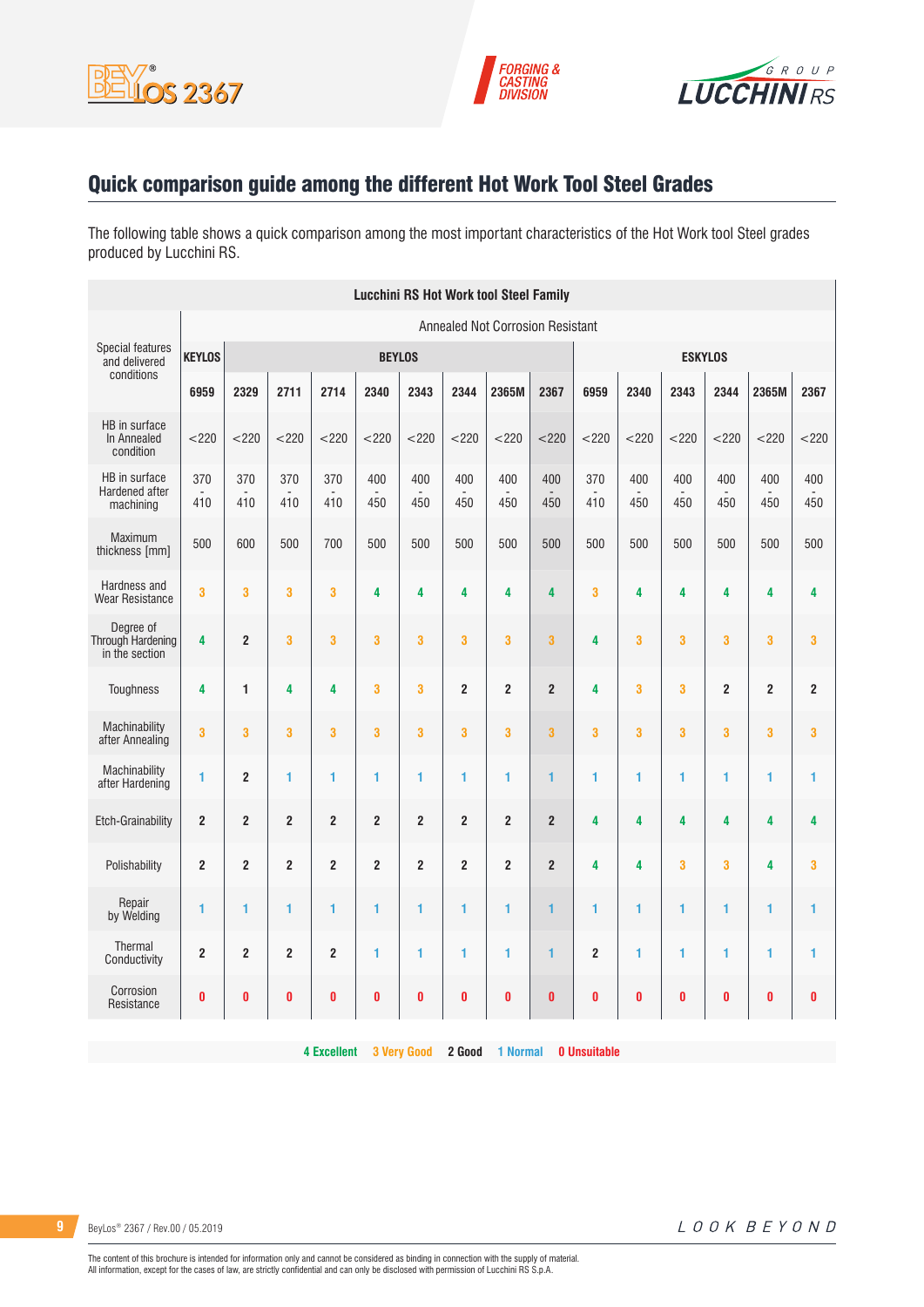





# Guidance for machining

 $\overline{1}$ 

The following parameters are indicative only and must be adapted to the particular application and to the machinery employed. The data refer to material in the annealed condition. Hardness 220 HB max.

### *Turning*

|                                      | Rough machining | Finish machining |                                         |                |  |  |  |  |
|--------------------------------------|-----------------|------------------|-----------------------------------------|----------------|--|--|--|--|
| Type of insert                       | P20-P40 coated  | <b>HSS</b>       | P <sub>10</sub> -P <sub>20</sub> coated | Cermet         |  |  |  |  |
| V <sub>c</sub> cutting speed [m/min] | $170 \div 220$  | $(\star)$        | $200 \div 250$                          | $240 \div 300$ |  |  |  |  |
| a, cutting depth [mm]                | $1 \div 5$      | $(\star)$        |                                         | < 0.5          |  |  |  |  |

### *Milling*

|                                      | Rough machining                             |                                         |            |  |  |
|--------------------------------------|---------------------------------------------|-----------------------------------------|------------|--|--|
| Type of insert                       | P <sub>25</sub> -P <sub>35</sub> not coated | P <sub>25</sub> -P <sub>35</sub> coated | <b>HSS</b> |  |  |
| V <sub>c</sub> cutting speed [m/min] | $160 \div 240$                              | $180 \div 280$                          | $(\star)$  |  |  |
| $fz$ feed [mm]                       | $0,15 \div 0,3$                             | $0.15 \div 0.3$                         | $(\star)$  |  |  |
| a, cutting depth [mm]                | $2 \div 4$                                  | $2 \div 4$                              | $(\star)$  |  |  |

|                         | Pre-finishing                               |                                         |            |  |  |  |
|-------------------------|---------------------------------------------|-----------------------------------------|------------|--|--|--|
| Type of insert          | P <sub>10</sub> -P <sub>20</sub> not coated | P <sub>10</sub> -P <sub>20</sub> coated | <b>HSS</b> |  |  |  |
| V cutting speed [m/min] | $180 \div 260$                              | $200 \div 280$                          | $(\star)$  |  |  |  |
| $f$ , feed [mm]         | $0,2 \div 0,3$                              | $0,2 \div 0,3$                          | $(\star)$  |  |  |  |
| a, cutting depth [mm]   | $1 \div 2$                                  | $1 \div 2$                              | (*)        |  |  |  |

|                               | Finishing                                   |                                         |                 |  |  |  |
|-------------------------------|---------------------------------------------|-----------------------------------------|-----------------|--|--|--|
| Type of insert                | P <sub>10</sub> -P <sub>20</sub> not coated | P <sub>10</sub> -P <sub>20</sub> coated | Cermet P15      |  |  |  |
| $V_c$ cutting speed $[m/min]$ | $200 \div 280$                              | $220 \div 300$                          | $240 \div 330$  |  |  |  |
| $fz$ feed [mm]                | $0,05 \div 0,2$                             | $0.05 \div 0.2$                         | $0,05 \div 0,2$ |  |  |  |
| a, cutting depth [mm]         | $0.5 \div 1$                                | $0.5 \div 1$                            | $0,3 \div 0,5$  |  |  |  |

#### *(\*) not advisable*

**10** BeyLos® 2367 / Rev.00 / 05.2019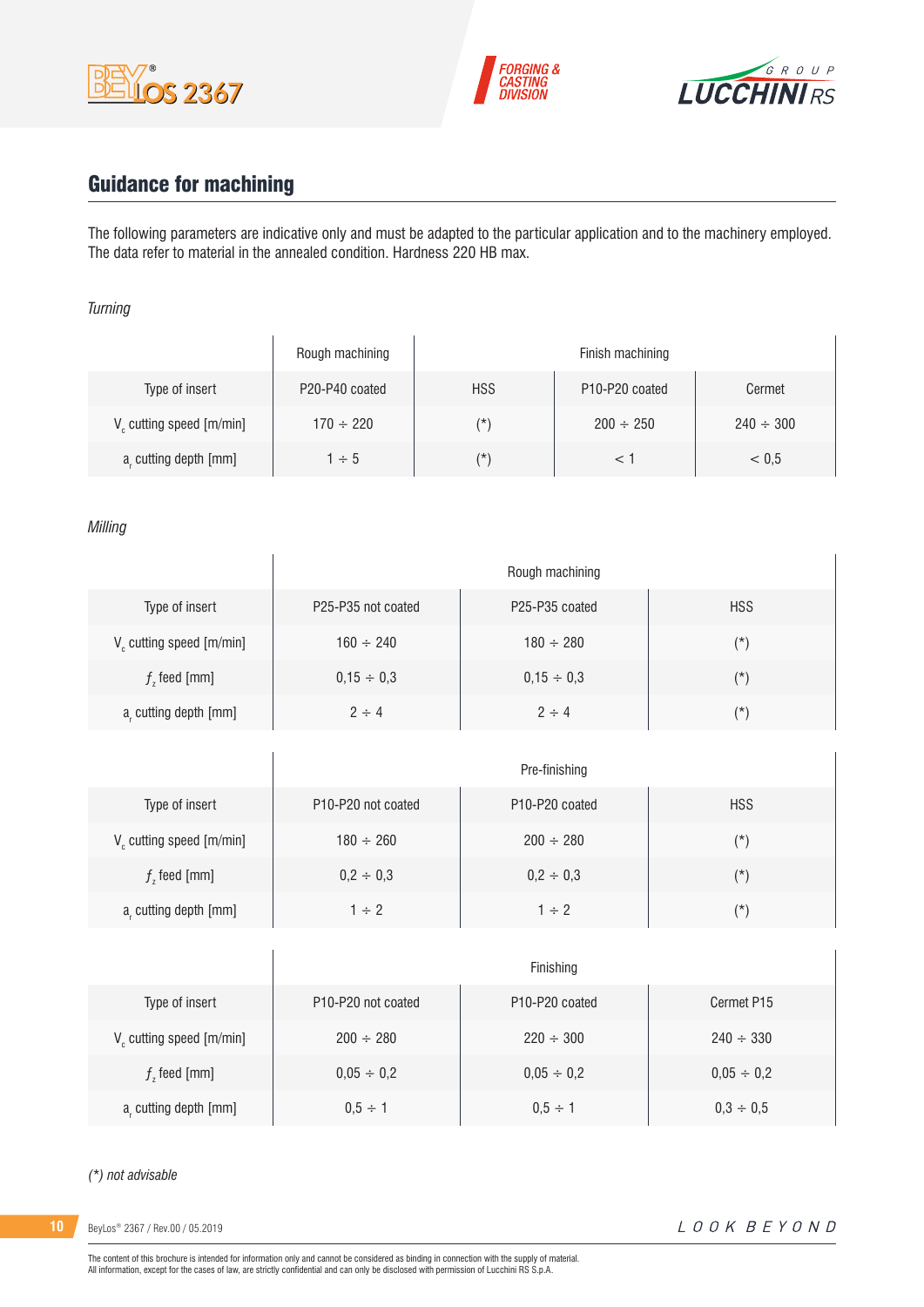





### *Drilling*

| Type of insert                       | tip with interchangeable inserts | <b>HSS</b> | brazed tip       |
|--------------------------------------|----------------------------------|------------|------------------|
| V <sub>c</sub> cutting speed [m/min] | $190 \div 220$                   | (*         | $60 \div 80$     |
| $fz$ feed per turn [mm/turn]         | $0.05 \div 0.15$                 | (*         | $0.15 \div 0.25$ |

### *(\*) not advisable*

### *General formulae*

| Type of machining             | Drilling                                                                                                          | Milling                                                                             |
|-------------------------------|-------------------------------------------------------------------------------------------------------------------|-------------------------------------------------------------------------------------|
| n: number of turns of mandrel | $V_r * 1000 / \pi * D_r$                                                                                          | $V_r * 1000 / \pi * D_r$                                                            |
| $Vf$ : feed speed [m/min]     | $V_{f} = f_{7}$ * n                                                                                               | $V_{f} = f_{i} * n * z_{n}$                                                         |
| $fz$ feed per turn [mm/turn]  | -                                                                                                                 | $f_{n} = V_{f} / n$                                                                 |
| <b>Note</b>                   | D <sub>r</sub> : Milling cutter or tip diameter [mm]<br>V <sub>c</sub> : cutting speed [m/min]<br>$f$ : feed [mm] | $f_{n}$ : feed per turn [mm/turn]<br>z <sub>n</sub> : No. of milling cutter inserts |

Approximate equivalent values between hardness and ultimate tensile strength.

| HB         | 530   | 520   | 512   | 495   | 480   | 471   | 458   | 445   | 430   | 415   | 405   | 390   | 375   |
|------------|-------|-------|-------|-------|-------|-------|-------|-------|-------|-------|-------|-------|-------|
| <b>HRc</b> | 54    | 53    | 52    | 51,1  | 50,2  | 49,1  | 48,2  | 47    | 45,9  | 44,5  | 43,6  | 41,8  | 40,5  |
| <b>MPa</b> | 900.  | 1.850 | 1.800 | 1.750 | 1.700 | 1.650 | 1.600 | 1.550 | 1.500 | 1.450 | 1.400 | 1.350 | 1.300 |
|            |       |       |       |       |       |       |       |       |       |       |       |       |       |
| HB         | 360   | 350   | 330   | 320   | 305   | 294   | 284   | 265   | 252   | 238   | 225   | 209   | 195   |
| <b>HRc</b> | 38,8  | 37,6  | 35,5  | 34,2  | 32,4  | 31    | 29    | 27    | --    | --    | --    | --    | --    |
| MPa        | 1.250 | 1.200 | 1.150 | 1.100 | 1.050 | 1.000 | 950   | 900   | 850   | 800   | 750   | 700   | 650   |

*The information and the data presented here are typical or average values and are not a guarantee of maximum or minimum values.*

*Applications specifically suggested for materials described herein and in the quick comparison guide among the different grades are made solely for the purpose of illustration to enable the reader to make his own evaluation and are not intended as warranties, either express or implied, of fitness for these or other purposes.*